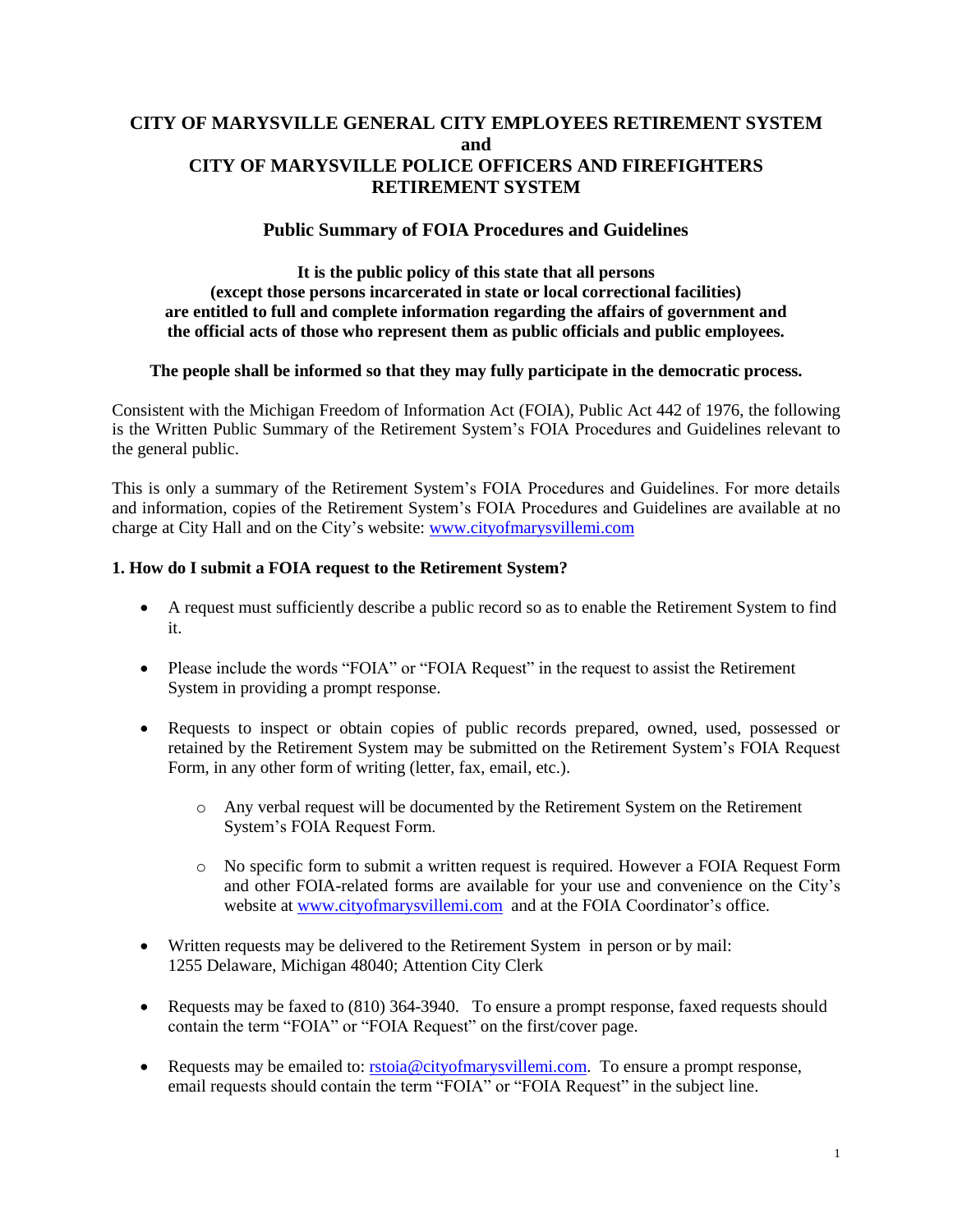### **2. What kind of response can I expect to my request?**

- Within 5 business days after receiving a FOIA request the Retirement System will issue a response. If a request is received by fax or email, the request is deemed to have been received on the following business day. The Retirement System will respond to your request in one of the following ways:
	- o Grant the request,
	- o Issue a written notice denying the request,
	- o Grant the request in part and issue a written notice denying in part the request,
	- o Issue a notice indicating that due to the nature of the request the Retirement System needs an additional 10 business days to respond, or
	- o Issue a written notice indicating that the public record requested is available at no charge on the Retirement System's website
- If the request is granted, or granted in part, the Retirement System will ask that payment be made for the allowable fees associated with responding to the request before the public record is made available.
- If the cost of processing the request is expected to exceed \$50, or if you have not paid for a previously granted request, the Retirement System will require a deposit before processing the request.

#### **3. What are the Retirement System's deposit requirements?**

- If the Retirement System has made a good faith calculation that the total fee for processing the request will exceed \$50.00, the Retirement System will require that you provide a deposit in the amount of 50% of the total estimated fee. When the Retirement System requests the deposit, it will provide you a non-binding best efforts estimate of how long it will take to process the request after you have paid your deposit.
- If the Retirement System receives a request from a person who has not paid the Retirement System for copies of public records made in fulfillment of a previously granted written request, the Retirement System will require a deposit of 100% of the estimated processing fee before it begins to search for the public record for any subsequent written request when **all** of the following conditions exist:
	- o The final fee for the prior written request is not more than 105% of the estimated fee;
	- o The public records made available contained the information sought in the prior written request and remain in the Retirement System's possession;
	- o The public records were made available to the individual, subject to payment, within the best effort time frame estimated by the Retirement System to provide the records;
	- o Ninety (90) days have passed since the Retirement System notified the individual in writing that the public records were available for pickup or mailing;
	- o The individual is unable to show proof of prior payment to the Retirement System; and
	- o The Retirement System has calculated an estimated detailed itemization that is the basis for the current written request's increased fee deposit.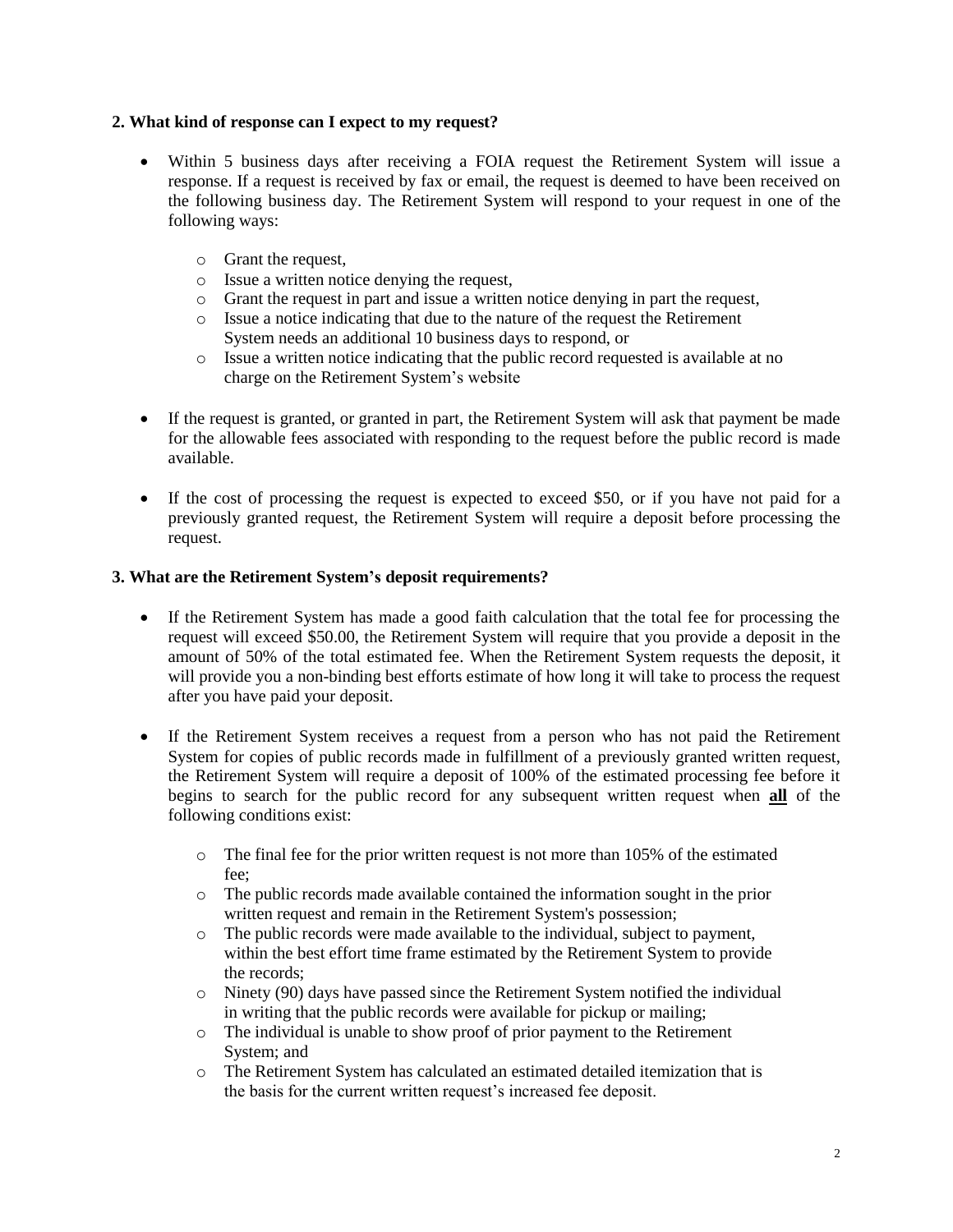- The Retirement System will not require the 100% estimated fee deposit if any of the following apply:
	- o The person making the request is able to show proof of prior payment in full to the Retirement System;
	- o The Retirement System is subsequently paid in full for all applicable prior written requests; or
	- o Three hundred sixty five (365) days have passed since the person made the request for which full payment was not remitted to the Retirement System.

## **4. How does the Retirement System calculate FOIA processing fees?**

The Michigan FOIA statute permits the Retirement System to charge for the following costs associated with processing a request:

- Labor costs associated with copying or duplication, which includes making paper copies, making digital copies, or transferring digital public records to non-paper physical media or through the Internet.
- Labor costs associated with searching for, locating and examining a requested public record, when failure to charge a fee will result in unreasonably high costs to the Retirement System.
- Labor costs associated with a review of a record to separate and delete information exempt from disclosure, when failure to charge a fee will result in unreasonably high costs to the Retirement System.
- The cost of copying or duplication, not including labor, of paper copies of public records. This may include the cost for copies of records already on the City's website if you ask for the Retirement System to make copies.
- The cost of computer discs, computer tapes or other digital or similar media when the requester asks for records in non-paper physical media. This may include the cost for copies of records already on the City's website if you ask for the Retirement System to make copies.
- The cost to mail or send a public record to a requestor.

# **Labor Costs**

- All labor costs will be estimated and charged in 15-minute increments, with all partial time increments rounded down. If the time involved is less than 15 minutes, there will be no charge.
- Labor costs will be charged at the hourly wage of the lowest-paid City employee capable of doing the work in the specific fee category, regardless of who actually performs work.
- Labor costs will also include a charge to cover or partially cover the cost of fringe benefits. Retirement System may add up to 50% to the applicable labor charge amount to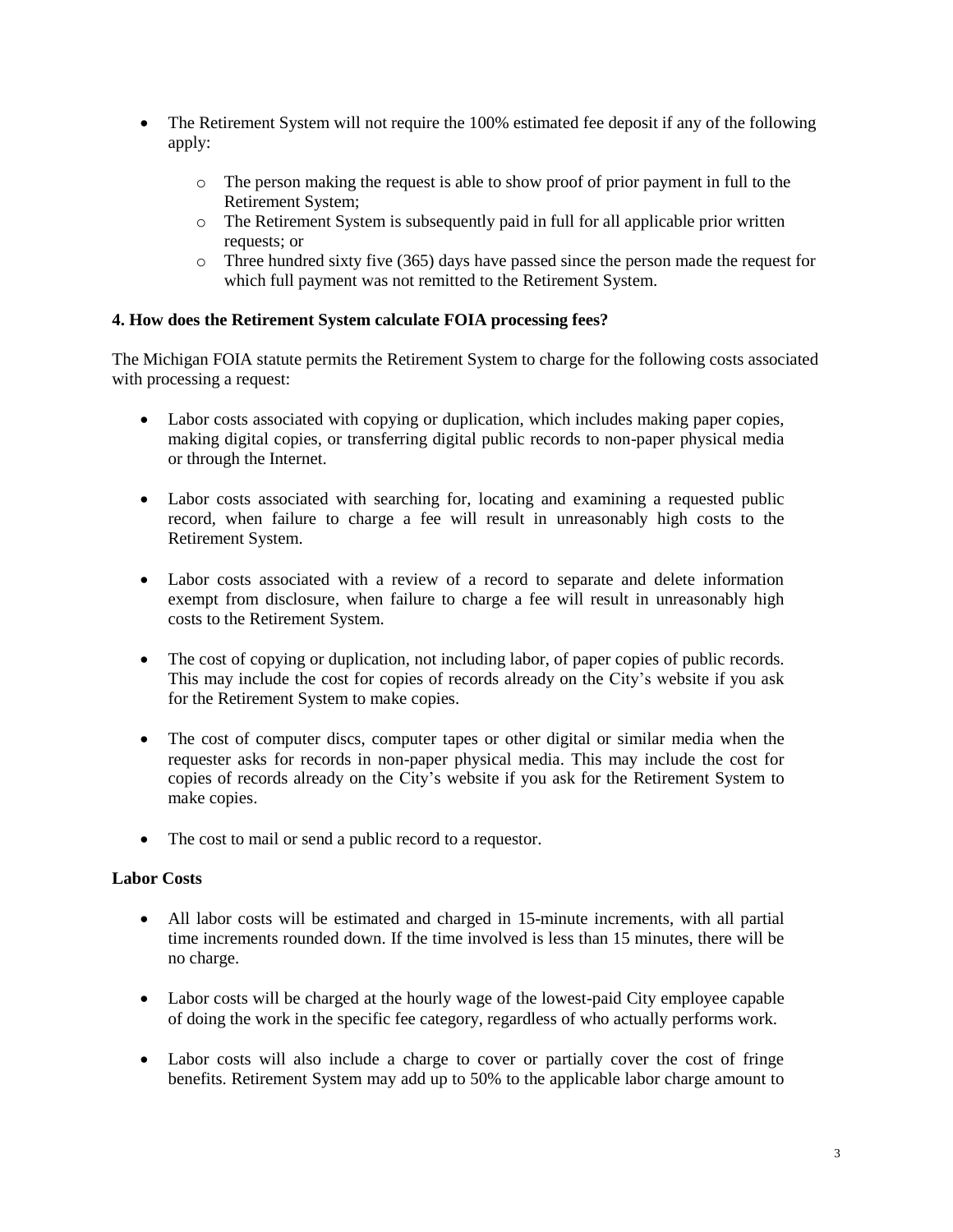cover or partially cover the cost of fringe benefits, but in no case may it exceed the actual cost of fringe benefits.

- Overtime wages will not be included in labor costs unless agreed to by the requestor; overtime costs will not be used to calculate the fringe benefit cost.
- Contracted labor costs will be charged at the hourly rate of \$48.90 (6 times the state minimum hourly wage)

A labor cost will not be charged for the search, examination, review and the deletion and separation of exempt from nonexempt information unless failure to charge a fee would result in unreasonably high costs to the Retirement System. Costs are unreasonably high when they are excessive and beyond the normal or usual amount for those services compared to the Retirement System's usual FOIA requests, because of the nature of the request in the particular instance. The Retirement System must specifically identify the nature of the unreasonably high costs in writing.

## **Copying and Duplication**

The Retirement System must use the most economical method for making copies of public records, including using double-sided printing, if cost-saving and available.

#### *Non-paper Copies on Physical Media*

- The cost for records provided on non-paper physical media, such as computer discs, computer tapes or other digital or similar media will be at the actual and most reasonably economical cost for the non-paper media.
- This cost will be charged only if the Retirement System has the technological capability necessary to provide the public record in the requested non-paper physical media format.

# *Paper Copies*

- Paper copies of public records made on standard letter  $(8 \frac{1}{2} \times 11)$  or legal  $(8 \frac{1}{2} \times 14)$ sized paper will not exceed \$.10 per sheet of paper.
- Copies for non-standard sized sheets will paper will reflect the actual cost of reproduction.

#### **Mailing Costs**

- The cost to mail public records will use a reasonably economical and justified means.
- The Retirement System may charge for the least expensive form of postal delivery confirmation.
- No cost will be made for expedited shipping or insurance unless you request it.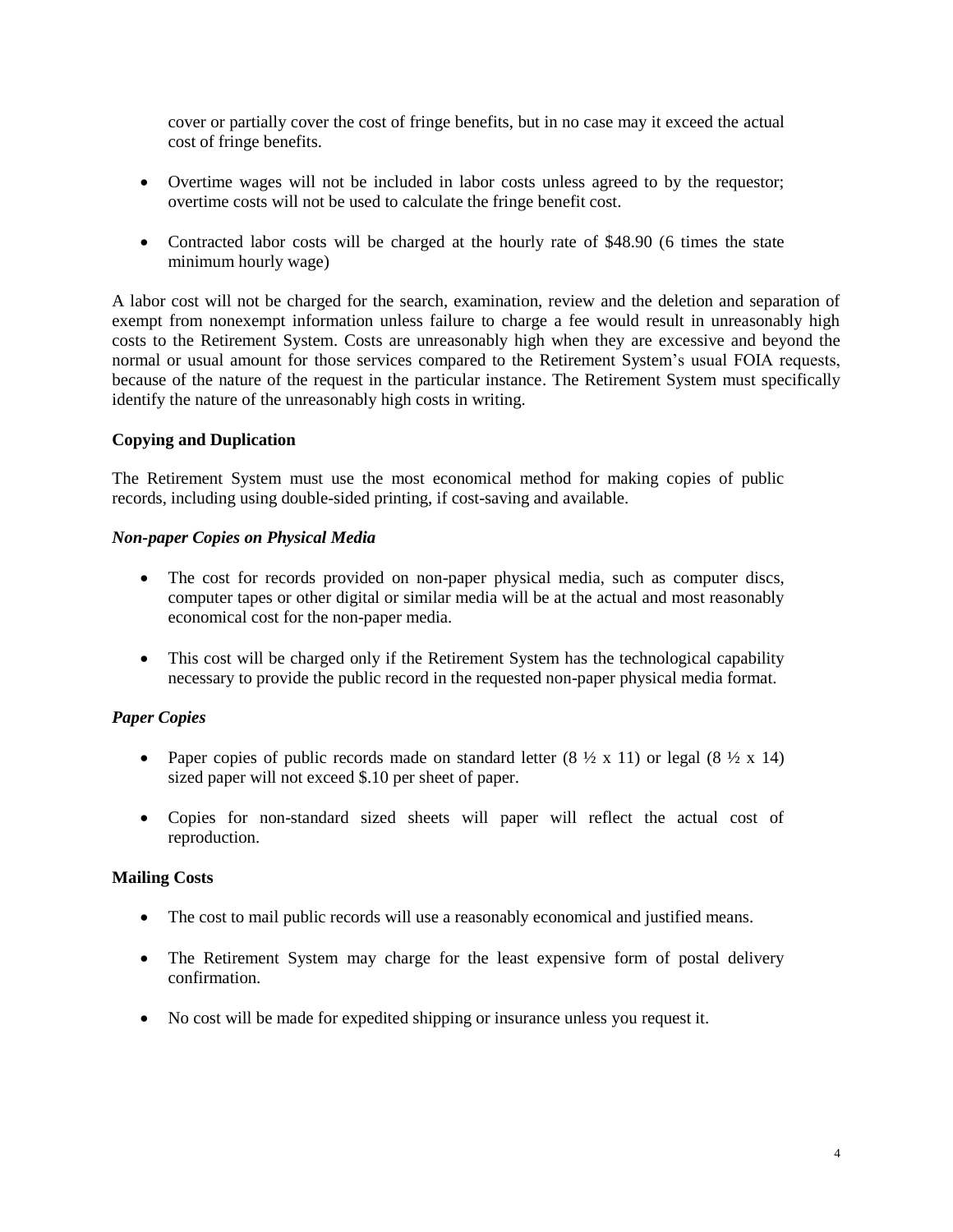# **Waiver of Fees**

The cost of the search for and copying of a public record may be waived or reduced if in the sole judgment of the FOIA Coordinator a waiver or reduced fee is in the public interest because it can be considered as primarily benefitting the general public. The Retirement System board may identify specific records or types of records it deems should be made available for no charge or at a reduced cost.

## **5. How do I qualify for an indigence discount on the fee?**

The Retirement System will discount the first \$20.00 of fees for a request if you submit an affidavit stating that you are:

- Indigent and receiving specific public assistance; or
- If not receiving public assistance, stating facts demonstrating an inability to pay because of indigence.

You are **not** eligible to receive the \$20.00 discount if you:

- Have previously received discounted copies of public records from the Retirement System twice during the calendar year; or
- Are requesting information on behalf of other persons who are offering or providing payment to you to make the request.

An affidavit is sworn statement.

#### **6. May a nonprofit organization receive a discount on the fee?**

A nonprofit organization advocating for developmentally disabled or mentally ill individuals that is formally designated by the state to carry out activities under subtitle C of the federal developmental disabilities assistance and bill of rights act of 2000, Public Law 106-402, and the protection and advocacy for individuals with mental illness act, Public Law 99-319, may receive a \$20.00 discount if the request meets all of the following requirements in the Act:

- o Is made directly on behalf of the organization or its clients.
- o Is made for a reason wholly consistent with the mission and provisions of those laws under section 931 of the mental health code, 1974 PA 258, MCL 330.1931.
- o Is accompanied by documentation of its designation by the state, if requested by the public body.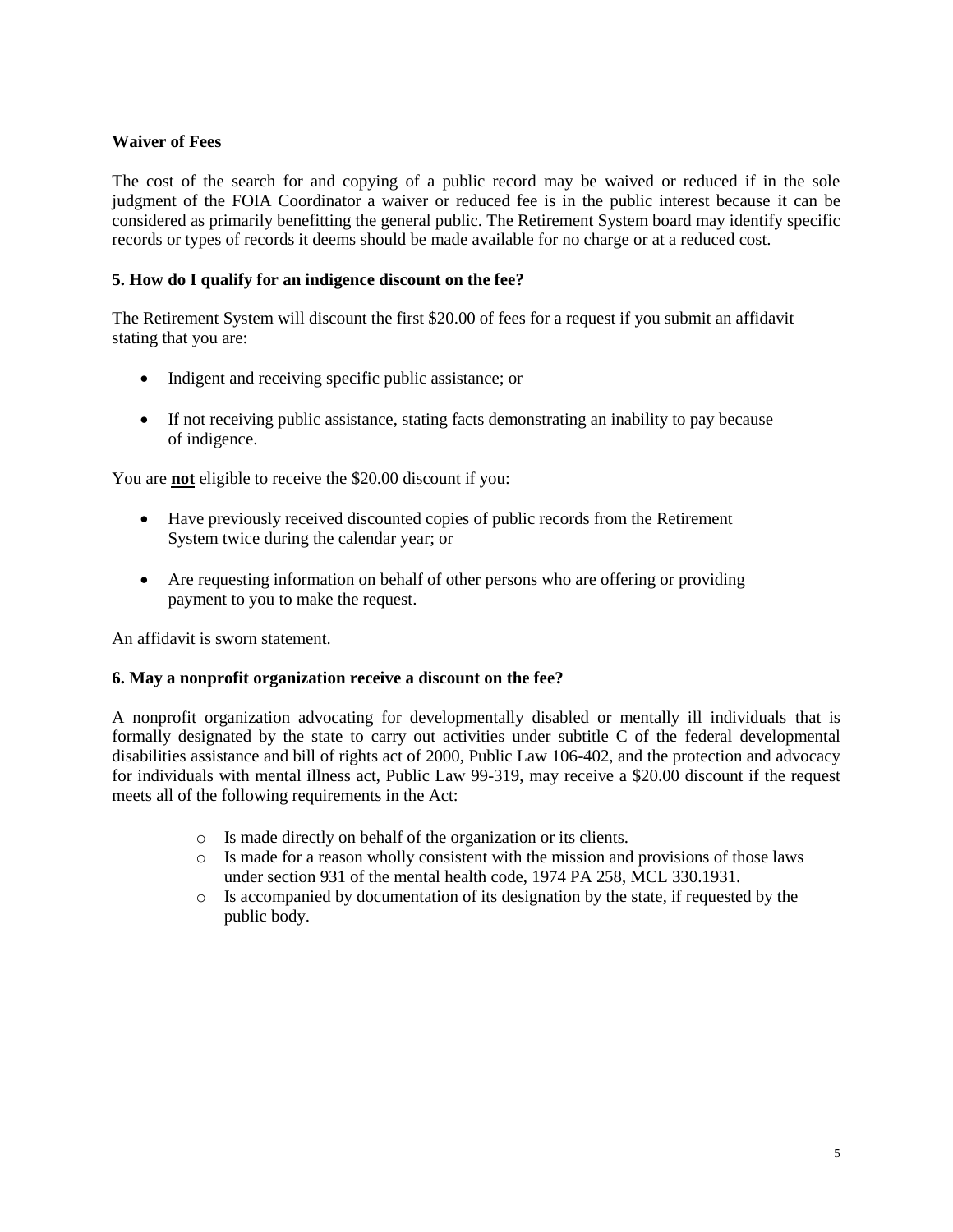## **7. How may I challenge the denial of a public record or an excessive fee?**

### **Appeal of a Denial of a Public Record**

If you believe that all or a portion of a public record has not been disclosed or has been improperly exempted from disclosure, you may appeal to the Retirement System Board by filing a written appeal of the denial with the FOIA Coordinator.

The appeal must be in writing, specifically state the word "appeal," and identify the reason or reasons you are seeking a reversal of the denial.

The Retirement System Board is not considered to have received a written appeal until the first regularly scheduled Retirement System Board meeting following submission of the written appeal. Within 10 business days of receiving the appeal the Retirement System Board will respond in writing by:

- Reversing the disclosure denial;
- Upholding the disclosure denial; or
- Reverse the disclosure denial in part and uphold the disclosure denial in part.

Whether or not you submitted an appeal of a denial to the Retirement System Board, you may file a civil action in St. Clair County Circuit Court within 180 days after the Retirement System's final determination to deny your request. If you prevail in the civil action the court will award you reasonable attorneys' fees, costs and disbursements. If the court determines that the Retirement System acted arbitrarily and capriciously in refusing to disclose or provide a public record, the court shall award you damages in the amount of \$1,000.

#### **Appeal of an Excess FOIA Processing Fee**

If you believe that the fee charged by the Retirement System to process your FOIA request exceeds the amount permitted by state law, you must first appeal to the Retirement System Board by filing a written appeal for a fee reduction to the FOIA Coordinator.

The appeal must specifically state the word "appeal" and identify how the required fee exceeds the amount permitted.

The Retirement System Board is not considered to have received a written appeal until the first regularly scheduled Retirement System Board meeting following submission of the written appeal. Within 10 business days after receiving the appeal, the Retirement System Board will respond in writing by:

- Waiving the fee;
- Reducing the fee and issue a written determination indicating the specific basis that supports the remaining fee;
- Upholding the fee and issue a written determination indicating the specific basis that supports the required fee; or
- Issuing a notice detailing the reason or reasons for extending for not more than 10 business days the period during which the Retirement System Board will respond to the written appeal.

Within 45 days after receiving notice of the Retirement System Board's determination of the processing fee appeal, you may commence a civil action in St. Clair County Circuit Court for a fee reduction. If you prevail in the civil action by receiving a reduction of 50% or more of the total fee, the court may award all